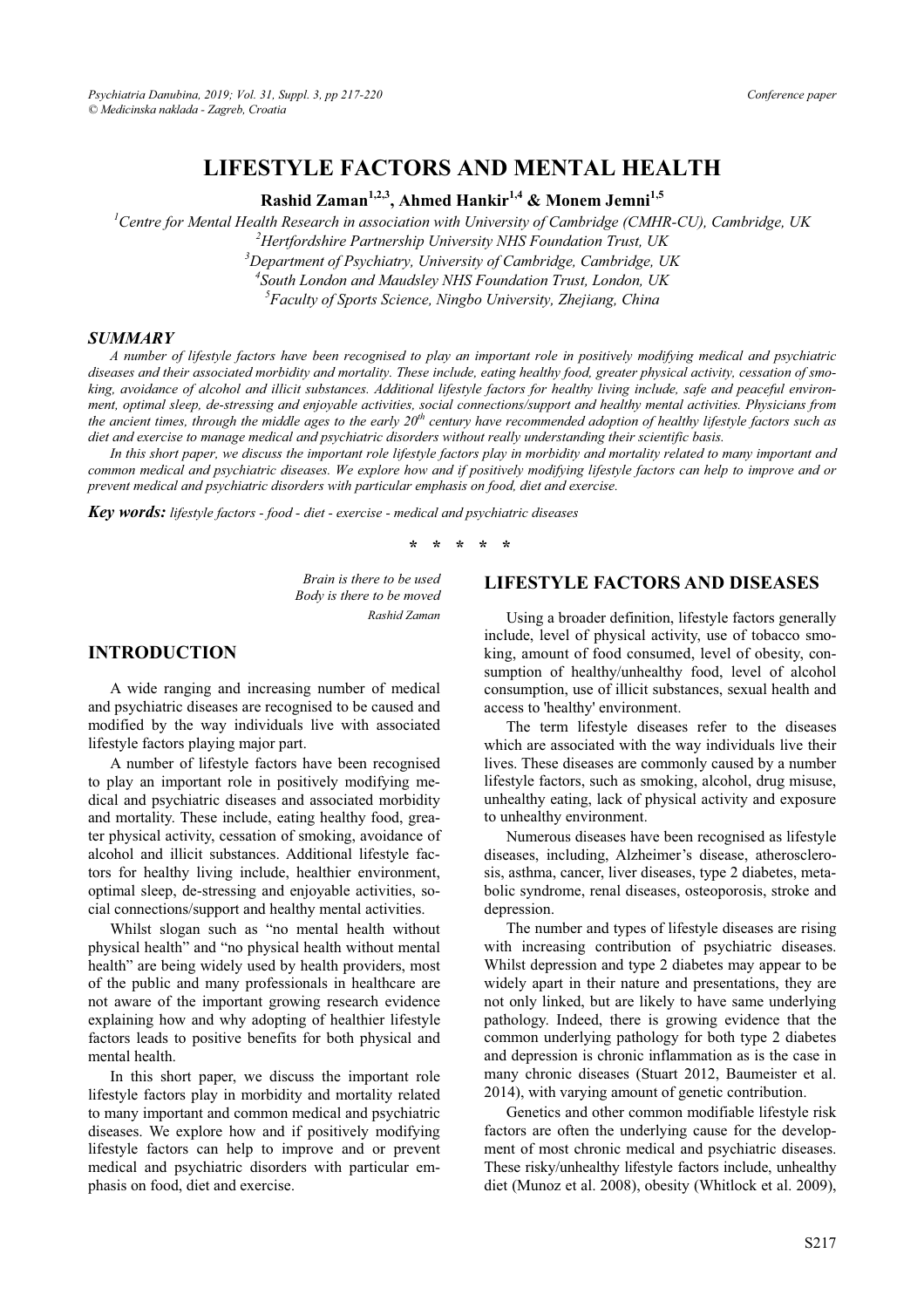physical inactivity (Paganini-Hill et al. 2011), tobacco smoking (World Health Organization 2011), excessive alcohol consumption (Murray & Lopez 2013), misuse of drugs, risky sexual behaviour (Penner et al. 2019), high blood pressure (Gabin et al. 2017) and metabolic syndrome (Brenda et al. 2018).

Whilst, identification and addressing of specific unhealthy lifestyle factor is helpful, it is important to recognise that more often individuals have multiple unhealthy lifestyle factors. For example four common risky lifestyle factors, smoking tobacco, excessive alcohol consumption, limited physical activity and poor diet often go hand in hand. Excessive food consumption with limited physical activity can lead to obesity, however, presence of additional risk factors such as smoking and excessive alcohol consumption can further exacerbate the negative impact of obesity and lack of exercise alone, since smoking can worsen fitness level, leading to further inactivity, whilst excessive alcohol consumption can cause sleep deprivation thus further worsening obesity. Therefore, co-existing unhealthy lifestyle factors not only work synergistically to exacerbate worsening of physical and mental health, they are also difficult to address when compared to managing just single unhealthy lifestyle factor acting in isolation.

Much of epidemiological research has shown that lifestyle factors, such as diet, exercise, mental activity and stress, are significant influences on health extension (Li et al. 2018).

# **LIFESTYLE FACTORS, HISTORICAL ASPECTS**

Despite, lacking modern scientific understanding of mental disorders and with no real understanding of how lifestyle factors influence morbidity and mortality related to psychiatric (and medical) disorders, physicians throughout the history have recommended use of lifestyle modifications such as diet and exercise to treat psychiatric disorders such as depression. For example, Hippocrates (400 BCE) suggested treating melancholia (historical name for depression) by bloodletting, bathing, exercise and dieting. In the middle ages muslim physicians also emphasised the beneficial role of diet, exercise and emotional support through counselling and behaviour therapy. As Europe emerged from the dark ages, enlightened physicians such as Robert Burton in 1621 (who published the Anatomy of Melancholy), suggested various treatments which included, dietary measures, exercise along with distraction, travel, cleanses, bloodletting, herbal remedies, marriage and music therapy (Zaman 2018).

However, despite expanding scientific knowledge, little attention appeared to have been paid to the important role lifestyle factors were playing with regards to health until well into mid  $20<sup>th</sup>$  century when smoking began to be recognised as a crucial lifestyle factor causing lung cancer (Doll & Hill 1950) and later other cancers, as well as, multitude of other diseases. Tobacco is said be the leading risk factor for at least 5 of the 10

leading causes of death worldwide which include, ischemic heart disease, cerebrovascular disease, tracheal, bronchial and lung cancers, lower respiratory infections, and chronic obstructive pulmonary disease (Murray & Lopez 2013).

### **CAN POSITIVELY MODIFYING LIFESTYLE FACTORS HELP IMPROVE OR PREVENT MENTAL HEALTH DISORDERS?**

Much of epidemiological research has shown that lifestyle factors, such as diet, exercise, mental activity and stress have significant influences on health extension (Li et al. 2018). The research evidence for improving and preventing psychiatric disorders by positively modifying the lifestyle factors continues to grow (Cotman et al. 2007, Rohrer et al. 2005, Tanka & Shirakawa 2004, Scheewe et al. 2013). As described above smoking has clearly been shown to cause significant morbidity and mortality through the development of various cancers and number of other diseases, which in turn have negative impact on mental health (Kadan-Lottick et al. 2005, Ganz et al. 2003, Ormel et al. 2007, Aras et al. 2017).

Apart from smoking, diet and exercise (discussed below), other important lifestyle factor that can modify mental health is social connections/interactions. Whilst, the value of social connections is generally argued to be positive for mental health, the relationship is not straight forward as argued by some. Kawachi and Berkman (Kawachi & Berkman 2001) point out that whilst social ties generally have beneficial role, their protective effects on mental health vary amongst different groups and sexes. The type of social support derived from social networks appear to differ amongst men and women. It is noted that social connections may paradoxically increase levels of psychiatric symptoms amongst women with low resources, particularly if these women are obliged to provide social support in return. They argue that "despite some successes reported in social support interventions to enhance mental health, further work is needed to deepen our understanding of the design, timing, and dose of interventions that work, as well as the characteristics of individuals who benefit the most."

The idea that everyone, regardless of age, gender, educational level, social and cultural background will benefit from increased social network, particularly online is somewhat simplistic, given the changing complexities of human connections (Pantic 2014) and effects of pre-existing mental illness (Leff & Vaughn 1981).

## **FOOD, DIET AND EXERCISE**

In ancient times, human survival dependent upon their ability to obtain enough food (availability was somewhat haphazard) and survive other predators (humans were the food!). Hence, both required humans to be physically active. Therefore, obesity (unless due to particular medical condition) would not have been much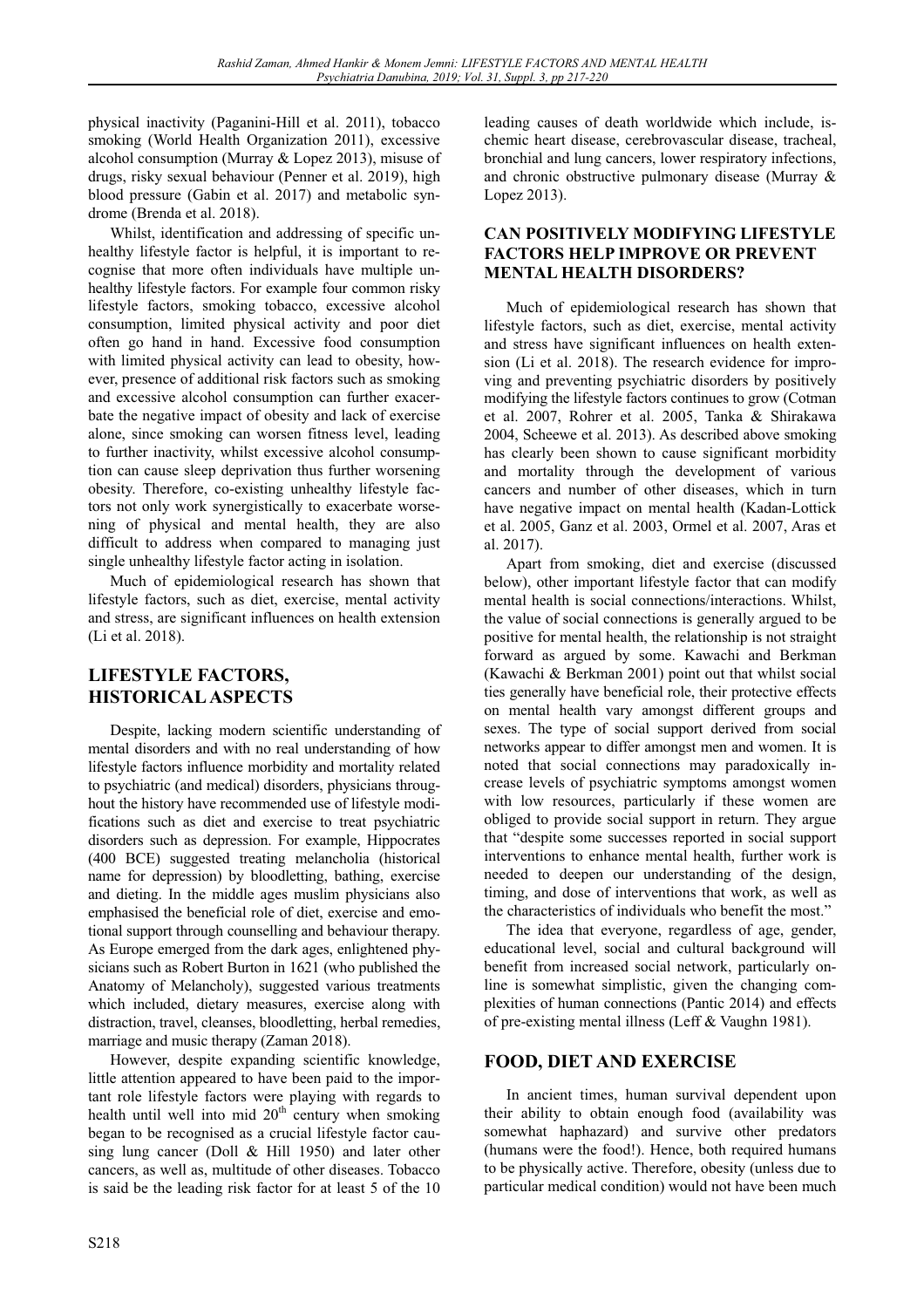of an issue. As human began to grow food and were able to store it, food supply generally became less of an issue, whilst the need to survive predators persisted and therefore, physical activity persisted. As human moved into the modern times, they were no longer the food for the predators, food supply became plentiful and stable (with some exceptions) and with presence of transport system and ever increasing automation, the need to move (physical activity) decreased substantially, leading to obesity and its related physical and mental health problems.

Obesity is described as chronic relapsing disease where abundance of food (particularly those high in energy density, such as sugar rich, fat-laden, low fibre and processed food) is a primary cause that interacts with low level of physical activity and other environmental factors along with genetic susceptibility to lead to positive energy balance. The body stores this positive energy as fat (mostly visceral fat) which results in metabolic, hormonal and inflammatory changes, which cause damage to various body organs such as the arteries, brain, heart, liver, muscle and pancreas (Bray et al. 2107). This results in emergence of several chronic diseases (lifestyle diseases), such as Alzheimer's disease, atherosclerosis, asthma, cancer, liver diseases, type 2 diabetes, metabolic syndrome, renal diseases, osteoporosis, osteoarthritis, stroke and depression. Without doubt obesity has become a global health issue which is likely to get worst (Kelly et al. 2005), unless urgent worldwide public health measures are taken to address it.

Obesity has been rising exponentially for last 70 years (Caballero 2007). It is suggested that dietary changes have been major contributary factor. These changes include, rise in proportion of sugar and carbohydrate (particularly food with high glycaemic index) rich food (processed food). This has contributed to exponential rise in metabolic diseases such as type 2 diabetes which has been associated with psychiatric disorders such as depression possibly due to same underlying inflammatory pathology (Stuart & Baune 2012).

The role of dietary modification to lose weight and exercise is well recognised for healthy living. However, more specific advice is needed as to what type of dietary modification should be adopted to lose weight. For example those who are overweight with possible family history of type 2 diabetes and therefore likely to be vulnerable to development of insulin resistance and hence eventual progression to type 2 diabetes, would best be advised not just to lose weight but also to lose weight by reducing the proportions carbohydrate rich food (particularly with high glycaemic index) and carryout appropriate exercises.

Arguments between proponents of various diets to reduce obesity, type 2 diabetes and other physical and mental health disorders are rife. These diets include, low to no-carbohydrate/ketogenic diets, Mediterranean diet, paleo diet and vegetarian diet. It is beyond the scope to this paper to discuss these various diets. However, overall, large body of evidence suggests that consumption of well-balanced meals, rich in fruits and fibre, with optimal amount of protein and healthy fats and relatively low level of sugar and carbohydrates (particularly those with high glycaemic index) along with overall lower amount of food (hence calories) promotes good physical and mental health.

In addition to dietary measures, the importance of exercises leading to positive benefits for physical and mental health cannot be overemphasised.

Scheewe and colleagues (Scheewe et al. 2013), reported that exercise therapy, when performed once to twice a week, improved mental health and cardiovascular fitness and reduced need of care in patients with schizophrenia.

Exercise has numerous beneficial effects. It has social benefits (being with others in gym, by taking part in group sports) and medical benefits since it reduces peripheral risk factors such as diabetes, hypertension and cardiovascular disease and hence provide protection for psychiatric (depression) and neurological diseases (Alzheimer's disease).

The improvement in blood circulation has positive benefits for brain function through various ways. It increases neuroplasticity (hence memory function), improves synaptic structure and strength through its positive action on neurogenesis, metabolic pathways and vascularity.

Exercise also leads to increase in levels of brainderived neurotrophic factor (BDNF) and other growth factors which increase resistance to brain insult and improve learning and mental performance (Cotman et al. 2007).

BDNF has been shown to promote survival and differentiation of 5-HT neurons. It is also reported that administration of selective serotonin reuptake inhibitors (SSRIs) antidepressants enhance BDNF gene expression (Martinowich & Lu 2008).

### **CONCLUSION**

Clearly large body of research evidence points to importance of lifestyle factors in medical and psychiatric diseases. Research also suggest that positive modification of lifestyle factors is essential for both improvement and maintaining of physical and mental health.

Each individual is unique and hence requires their own unique set of programmes of lifestyle modification. Indeed, it is helpful to recognise that each lifestyle factor is linked to and influences other lifestyle factors through various underlying mechanisms such as improvement in inflammatory processes which can result from inactivity, over consumption of unhealthy/inflammatory foods, obesity and smoking. Whilst it may be easier to take a step by step approach by modifying of one lifestyle factor at one time, efforts should be made to modify all lifestyle factors in conjunctions, since they tend to work synergistically and are likely to have greater effect on positively modify morbidity and mortality related to physical and mental health.